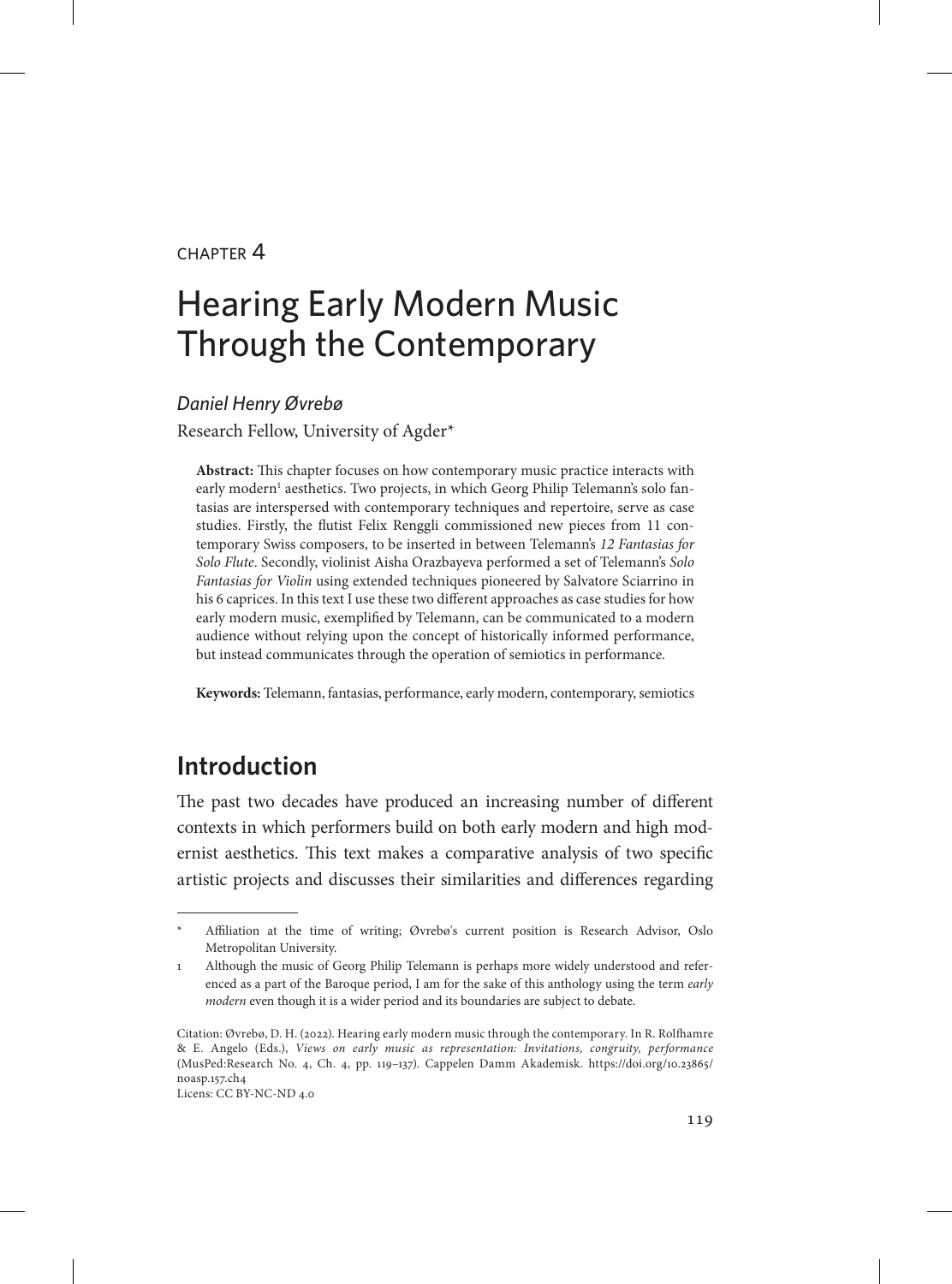the relationship between old and new, and how they shape a modern audience's perspective on the early modern. The first one is Renggli's *Fantasia Telemania*, in which he commissioned eleven Swiss contemporary composers to let Telemann's *12 Fantasias for Flute Without Bass* serve as the inspiration for a short solo piece. The second one is Orazbayeva's merging of Telemann's *12 Fantasias for Violin Without Bass* with "techniques […] used in works by composers including Luigi Nono, Salvatore Sciarrino and Helmut Lachenmann" (Orazbayeva, 2016). In this text I want to look at how two different approaches to contextualising Telemann's solo instrumental music can communicate to a modern audience, operationalised in two steps.

First, I seek to explain what subject positions each of these two approaches establishes. My method here is guided much by Eric Clarke's work on listening and subject position in music as written in *Ways of Listening* (2005), which I will develop within a post-structuralist framework. This means looking at "the way in which characteristics of the musical material shape the general character of a listener's response or engagement" (Clarke, 2005, pp. 91–92), as opposed to simply discussing any subjective responses more or less detached from the material. Clarke uses the term subject position to address the listening experience of certain tracks on recordings, while I investigate the artistic projects in their entirety, but focus on the related recordings. My use of the term "musical materials" thus refers not primarily to the compositional features of Telemann's fantasias, nor is it limited to questions of any performance practice that can be considered "authentic". Rather, as stated in the preface to this anthology, I am looking for ways of re-contextualising the musical work and will do so using a semiotic approach as a baseline. This procedure can be described in three steps. On the outset, I assess the semiotics of the recorded performances, asking how certain features of the musical material are signified by the performers. Following from this, I use Clarke's terminology to investigate which perceptual effects these signs produce. Finally, I examine which subject positions these perceptual effects create.

My general approach to discussing early modern performance in light of high modernist aesthetics is furthermore inspired by Mieke Bal's project in which she investigates the relationship between early modern visual aesthetics and selected contemporary artists. In *Quoting Caravaggio* she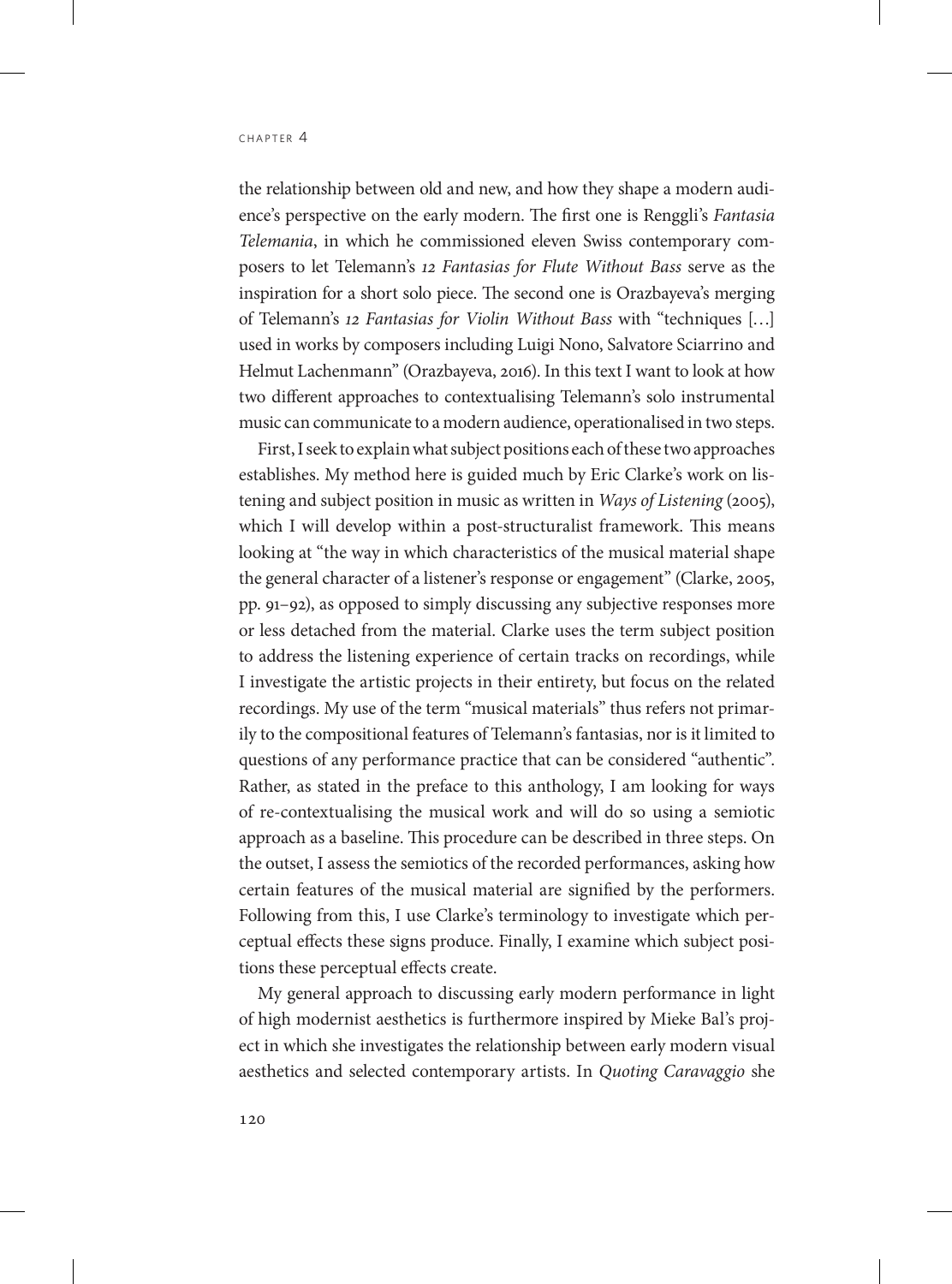argues that "wilfully anachronistic" quoting of the early modern is a form of critical engagement with past aesthetic ideals that "makes the conditions and implications of the merging of the [past and present] more visible" (Bal, 1999, p. 5). Her argument is not only that early modern aesthetics inform contemporary aesthetics, but also that contemporary quotations of the early modern change the way we perceive the early modern. In this text I shed light on how the two case studies engage with Telemann's solo fantasias in a manner that is similar to what Bal describes. I argue that the two projects are not only relevant and interesting because they provide creative examples of how early modern and high modernist music can fuse together, but also that they performatively change the way we listen to early modern music. My use of "performative" here is not related simply to describing music as an art form of which performance is an integral component. The term "performative" is problematic in its own right. Morten Kyndrup argued even in 2006 that the term has become somewhat overcharged with definitions and usages, and that it is "not clear which status it has, and thus which shifts and object fields it actually pertains to. In other words: How is the term distinctive? What can and will it do, and what can't, and won't it do?"2 (Kyndrup, 2006, p. 38, my translation). Robin Rolfhamre discusses, in chapter 2 of this anthology, several approaches to how the term "performativity" can be meaningful in a musicological context. By asking which subject position the two above mentioned artistic projects establish, I subscribe to a use of performativity based on "iterability" and "citationality". Jacques Derrida argues in the essay "Signature Event Context" for an understanding of the term "iterability" as a double gesture that simultaneously means repetition (from the modern etymology of *iter* meaning "once again") and alteration (based on the term's original etymology from Sanskrit *itara* meaning "other") (Derrida, 1982, p. 315). This provides a way to understand the two artistic projects in this text as "performative", in the sense that they both repeat early modern aesthetics while changing them at the same time.

<sup>2</sup> "… ikke helt klart hvilken status og dermed bevægelsesinteresse og genstandsomrade, det i grunden har. Eller anderledes formuleret: på hvilken måde er begrebet distinktivt? Hvad kan det og vil det, og hvad kan det og vil det ikke?"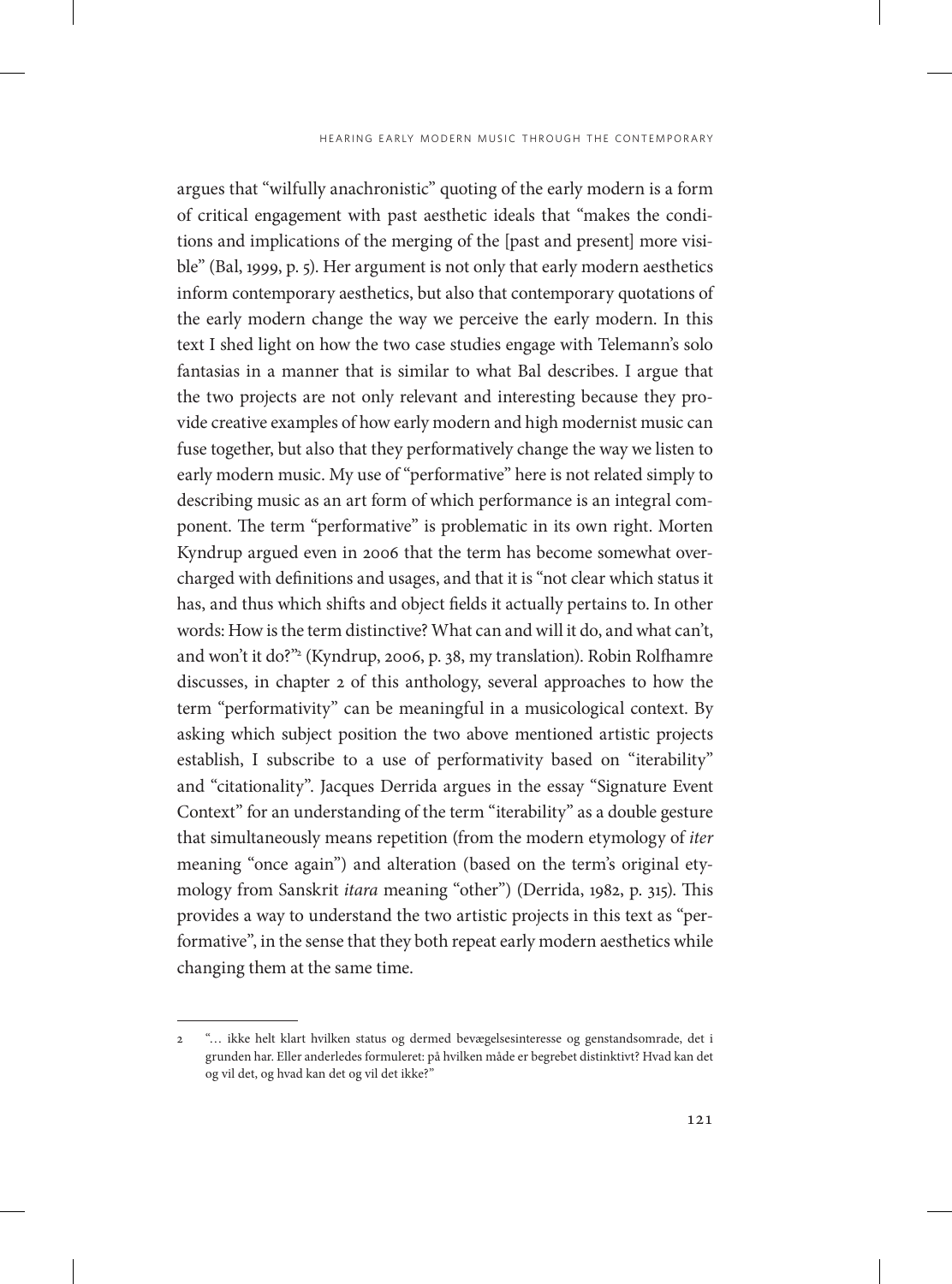In this text, I import this sense of *doing* when discussing the semiotics of early modern music on the one hand, and contemporary expressions on the other. By way of subject positions, I ask what early modern and contemporary aesthetics *do* to one another as artistic artefacts, and by doing so I expand ever so slightly Mieke Bal's concept of quoting. I perceive this to be a fruitful interplay with early modern music, taking into consideration how much creativity is needed to fill the gaps of missing knowledge on early modern performance practice, as for instance argued by Daniel Leech-Wilkinson in *The Modern Invention of Medieval Music* (2002). Leech-Wilkinson speaks of an "interaction of past materials with present imaginations" as a "legitimate way of using historical materials", and this sentiment is deeply characteristic of the following sections in this text.

The explicit references to Clarke's subject positions, as well as Bal and Derrida, involve adopting a post-structuralist approach to studying semiotics. Clarke places less emphasis on the authority of the composer and focuses on the interpretant, which in this text includes both the performer and the listener. As such, we can speak of a composer-function much in the same way that Michel Foucault outlines the characteristics of an author-function in his essay *What Is an Author?* (1969/2000). In the essay, which in itself is a response to Roland Barthes' essay *The Death of the Author* (1967/1977), Foucault argues that the author is an entity constructed by the discursive structure in which a given work circulates. This is a notion in line with what Clarke suggests, and what I base this text upon.

My second aim for this text is to outline tentative prospects for the kind of comparative analysis that my semiotic approach affords. This anthology, as a whole, addresses a number of questions related to reconfiguring early modern performance. What happens when the early modern work is presented in various contexts and situations? Before starting the discussion on work-concept and subject positions, I will briefly outline the distinct characteristics of the two projects. In the end, I will discuss some pedagogical implications of the different perspectives on performance indicated by these projects. These implications encompass two fields. First, I wish to outline a methodical approach to *lyttefaget* [the listening module] in Norwegian upper secondary education. Second,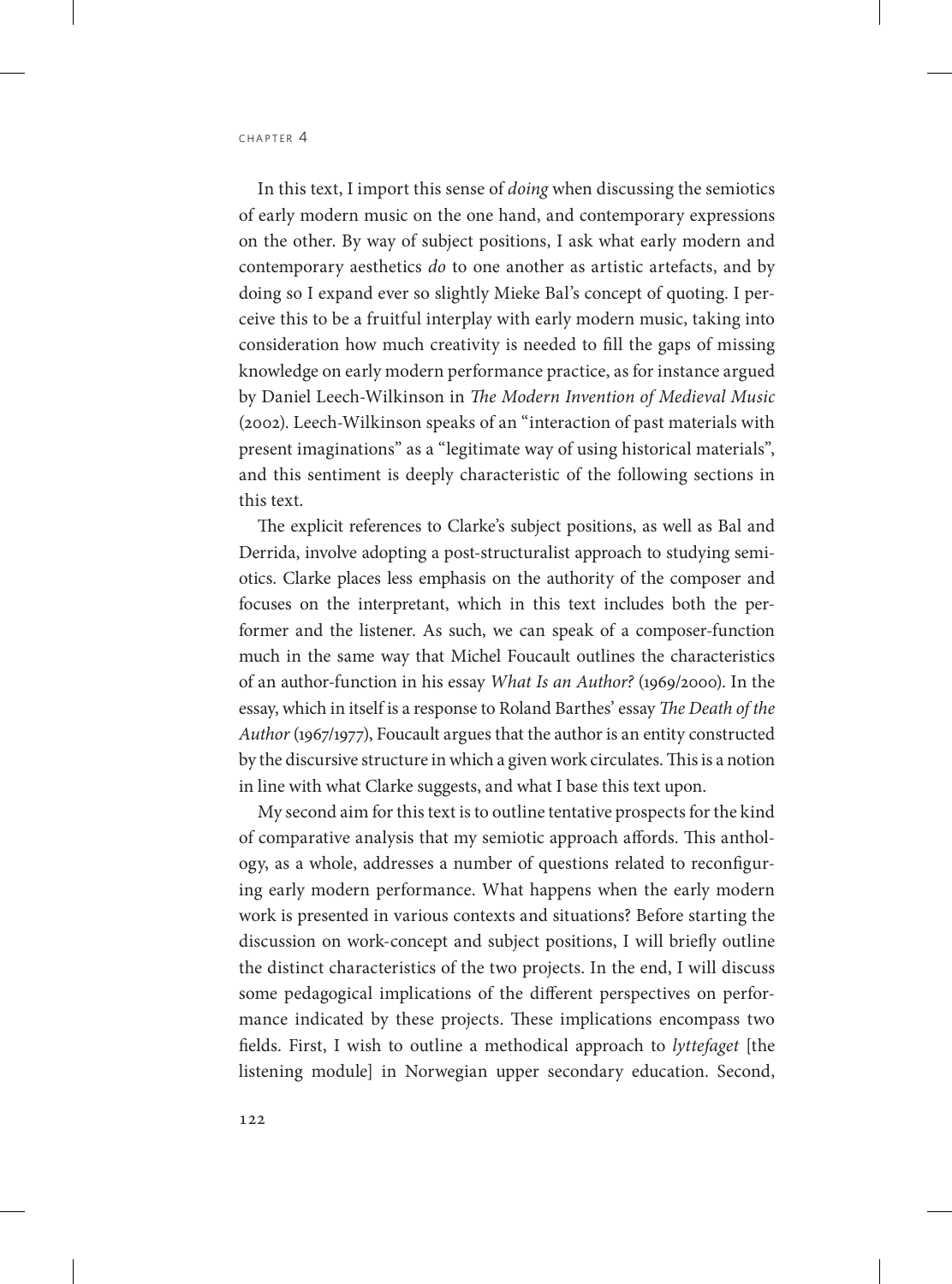I believe the issues discussed in this text can inform the development of higher-level music performance in Norway.

## **A semiotic approach to Telemann's fantasias**

The title for Telemann's solo pieces is worth a brief reflection because it will allow us to establish some preliminary concepts of how his music can communicate to an audience of today, based on a semiotic approach. Günter Haußwald3 characterises the form of the fantasias as an "interchange of manifold inspirations" (Telemann & Haußwald, 1955b), as well as a "mosaiclike gaiety of the colours" (Telemann & Haußwald, 1955a). He also adds that "delight in playing, freedom in the form, in the time and in the key structure emphasise the improvisatory character of the works" (Telemann & Haußwald, 1955a). The fantasias were not meant to be complex compositions, but represent rather short bursts of creativity in Telemann's output. Here, freedom of form and time refers to the variation of sections in each individual fantasia, while key structure refers to Telemann's choice of selecting an individual key signature for each of them. See the comparison in Table 1 below. The first *Fantasia in B Flat Major* (track 2) is in two movements, with a *largo* followed by an *allegro,* which has a *grave* inserted in the middle of it, while the third in F minor (track 6) consists of an *adagio* followed by a *presto,* and finishes with a *vivace* prefaced by a short *grave*. These are just two examples of the highly varied form these fantasias take. Furthermore, we should consider the rather different approach to aesthetics that was common in the early modern period. Alexander Rueger argues extensively for art in the early modern period to be understood in terms of rhetoric, in the sense that the final purpose is one of persuasion (and not as what Hegel called "free poetic works of art") (Rueger, 2011). Here Hegel's term refers to the separation of rhetoric and aesthetics into distinct categories, in which the former equates rhetoric with speech for a practical final purpose, while aesthetics concerns artworks devoid of a distinct purpose. This establishes an interesting ground upon which to examine how

<sup>3</sup> German musicologist and editor of Bärenreiter's collected edition of Telemann's scores.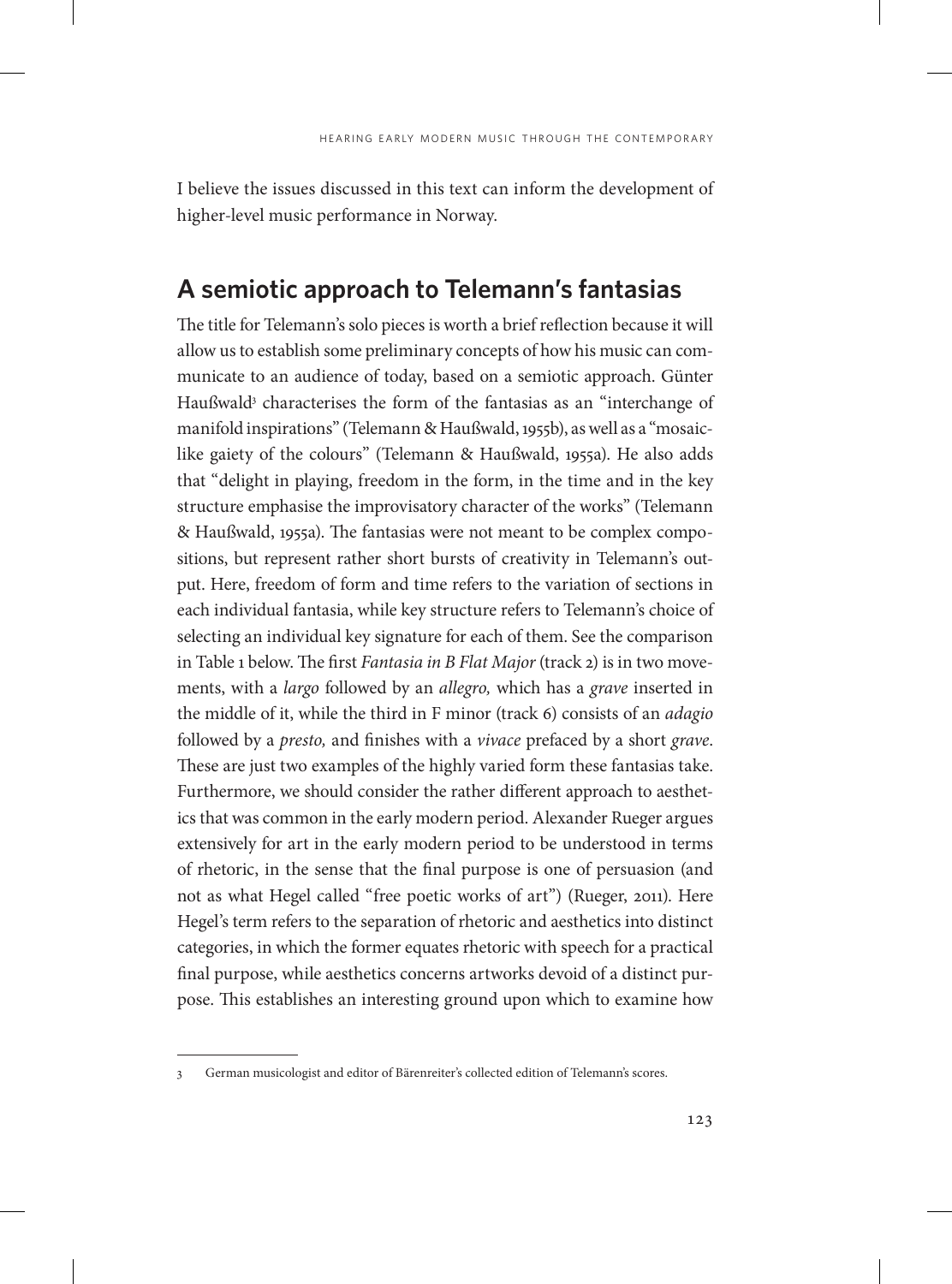modern musicians perform the rhetorical devices of the early modern by looking at a play of semiotics.

By extending Mieke Bal's conception of quoting, we can then ask: How do the artistic projects of Renggli and Orazbayeva clarify the conditions and implications of a merging of Telemann's "interchange of manifold inspiration" and "freedom in form and time" with performance in modern times? In *Quoting Caravaggio*, Bal specifies through Jacques Derrida's concept of "supplementation" (Derrida, 1967/2016) her idea of quotation as a

valid ground for an interpretation that accounts for a different sense of 'understanding.' This interpretation neither contradicts historical evidence that it may accept but does not make central, nor projects present concerns upon it. It does not construct a fictitious intention or unconscious psychic makeup, nor is it a totally relativistic subjectivism in which anything goes but which is rigorously contemporary in its effect. (Bal, 1999, p. 13)

The reference to Derrida places Bal in an inherently deconstructionist framework, in which issues of representation are problematised. Her argument is distinctly philosophical, but refers to specific case studies in which certain visual, aesthetic features in the works of modern artists change how we as modern audiences perceive the notion of art history as chronological. I will attempt to specify the consequences of importing this line of thought into matters of music performance, and specify how the case studies in this text employ a play of semiotics in their performances, which I argue resembles Derrida's "play of representation" in which the "point of origin becomes ungraspable" (Derrida, 1967/2016, p. 39).

## **The semiotics of juxtaposition**

Let us start from the outside and look at how the physical compact disc recording participates in a play of semiotics. What might at first glance appear as a random curiosity – inserting modern compositions into a cycle of early modern works - is in fact a delicate curation.<sup>4</sup> In 2000

<sup>4</sup> Holliger's *Passacanaille* is an exception to this. It was originally composed in 1995 and is the 12th and final movement of *Sonata (in)solit(air)e*, which is both a mixture of and plays with early modern elements. The preface to the published score reveals a premiere performance in 1996.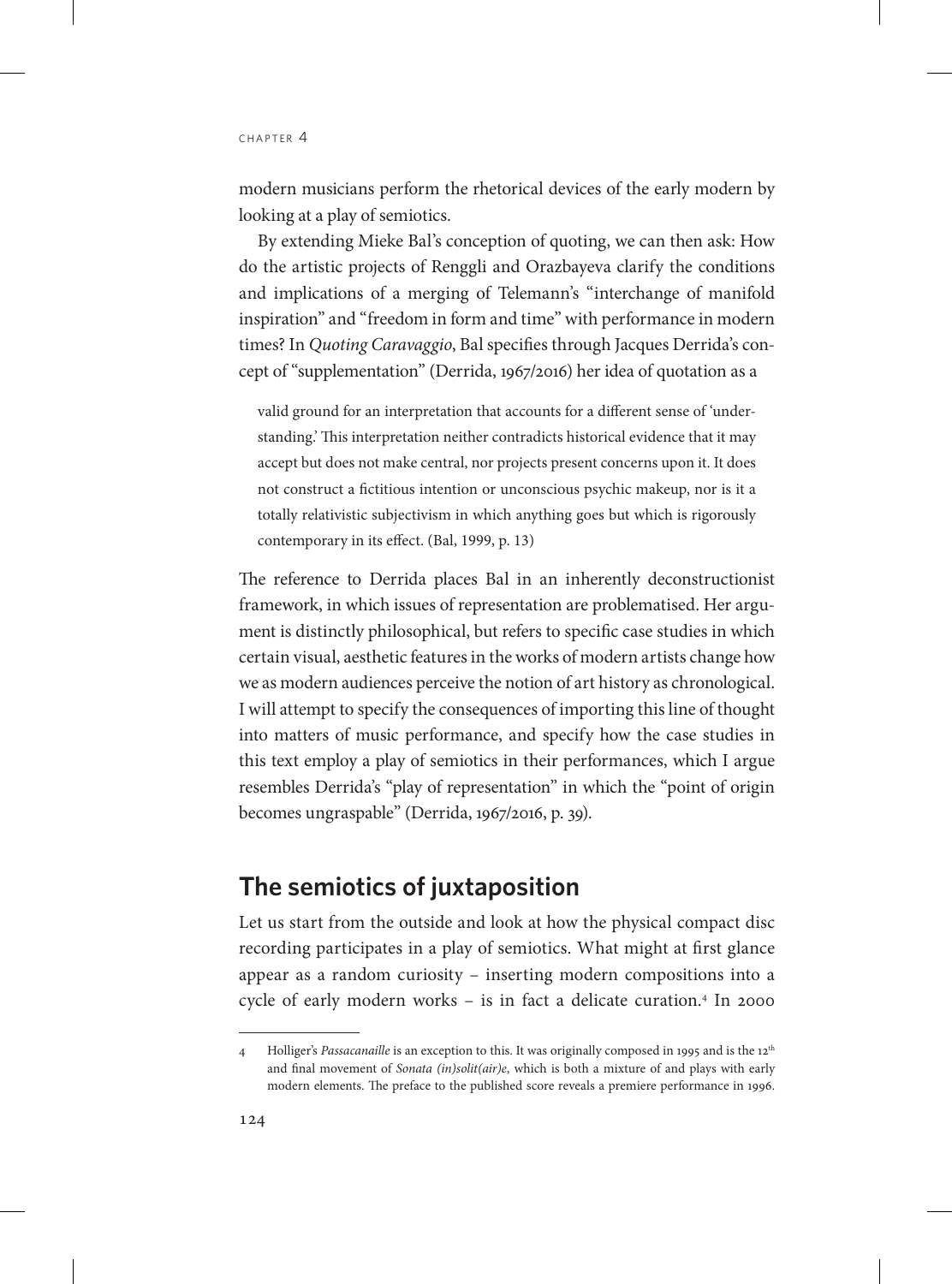Renggli recorded an album entitled *Fantasia Telemania*, in which he juxtaposes Telemann's *12 Fantasias for Solo Flute* with 11 commissioned solo pieces by different composers. The double CD was published on the label *Musique Suisses*, which advertises itself as "The CD-label for Swiss classical music, new popular music and jazz."<sup>5</sup> The tracklist, which covers two discs, is as follows:

| Table 1. Track Listing Fantasia Telemania |  |  |  |  |  |
|-------------------------------------------|--|--|--|--|--|
|-------------------------------------------|--|--|--|--|--|

| <b>Track</b>   | <b>Composer</b>                           | <b>Title</b>                                         | <b>Instrumentarium</b>                 |
|----------------|-------------------------------------------|------------------------------------------------------|----------------------------------------|
| 1              | Georg Philipp Telemann<br>$(1681 - 1767)$ | Fantasia No.1 in A Major                             | Traverso                               |
| $\overline{2}$ | Bettina Skrzypczak (1962-)                | Mouvement (1999)                                     | Flute                                  |
| 3              | Georg Philipp Telemann                    | Fantasia No.2 in A Minor                             | Traverso                               |
| 4              | Xavier Dayer (1972-)                      | To the sea (homage a Cy<br>Twombly)                  | Alto flute                             |
| 5              | Georg Philipp Telemann                    | Fantasia No.3 in B Minor                             | Traverso                               |
| 6              | Mathias Steinauer (1959-)                 | Phantasos (Pavarotti's Traum),<br>Op. 16             | Flute with attached<br>glissando stand |
| 7              | Georg Philipp Telemann                    | Fantasia No.4 in B-Flat Major                        | Traverso                               |
| 8              | Robert Suter (1919-)                      | Notturno Appassionato in G<br>Major                  | Alto flute                             |
| 9              | Georg Philipp Telemann                    | Fantasia No.5 in C Major                             | Traverso                               |
| 10             | Roland Moser (1892-1960)                  | Intermezzo                                           | Piccolo, traverso                      |
| 11             | Georg Philipp Telemann                    | Fantasia No.6 in D Minor                             | Traverso                               |
| 12             | Heinz Holliger (1939-)                    | Sonate (in)solit(air)e: XII.<br>Passacanaille (1999) | Flute                                  |
| 13             | Georg Philipp Telemann                    | Fantasia No.7 in D Major                             | Traverso                               |
| 14             | Jacques Wildberger<br>$(1922 - 2006)$     | Fantasia sul Re in C (1999)                          | Contrabass flute                       |
| 15             | Georg Philipp Telemann                    | Fantasia No.8 in E Minor                             | Traverso                               |
| 16             | Nadir Vassena (1970-)                     | Come perduto nel mare un<br>bambino (1999)           | Flute                                  |
| 17             | Georg Philipp Telemann                    | Fantasia No.9 in E Major                             | Traverso                               |
| 18             | Christoph Neidhöfer (1967)                | Interlude                                            | <b>Bass flute</b>                      |
| 19             | Georg Philipp Telemann                    | Fantasia No.10 in F-Sharp Minor                      | Traverso                               |
| 20             | Hans Ulrich Lehmann<br>$(1937 - 2013)$    | Tele-Man(n)ia                                        | <b>Bass flute</b>                      |
| 21             | Georg Philipp Telemann                    | Fantasia No.11 in G Major                            | Traverso                               |
| 22             | Bernhard A. Batschelet                    | Intrata                                              | Flute                                  |
| 23             | Georg Philipp Telemann                    | Fantasia No.12 in G Minor                            | Traverso                               |

Thus, while not an authentic contribution to Renggli's commission, it nevertheless fits into the general idea of the project, that of quoting the early modern (Holliger, 1995).

<sup>5</sup> "Das CD-Label für Schweizer Klassik, neue Volksmusik und Jazz" (Startseite, 2019).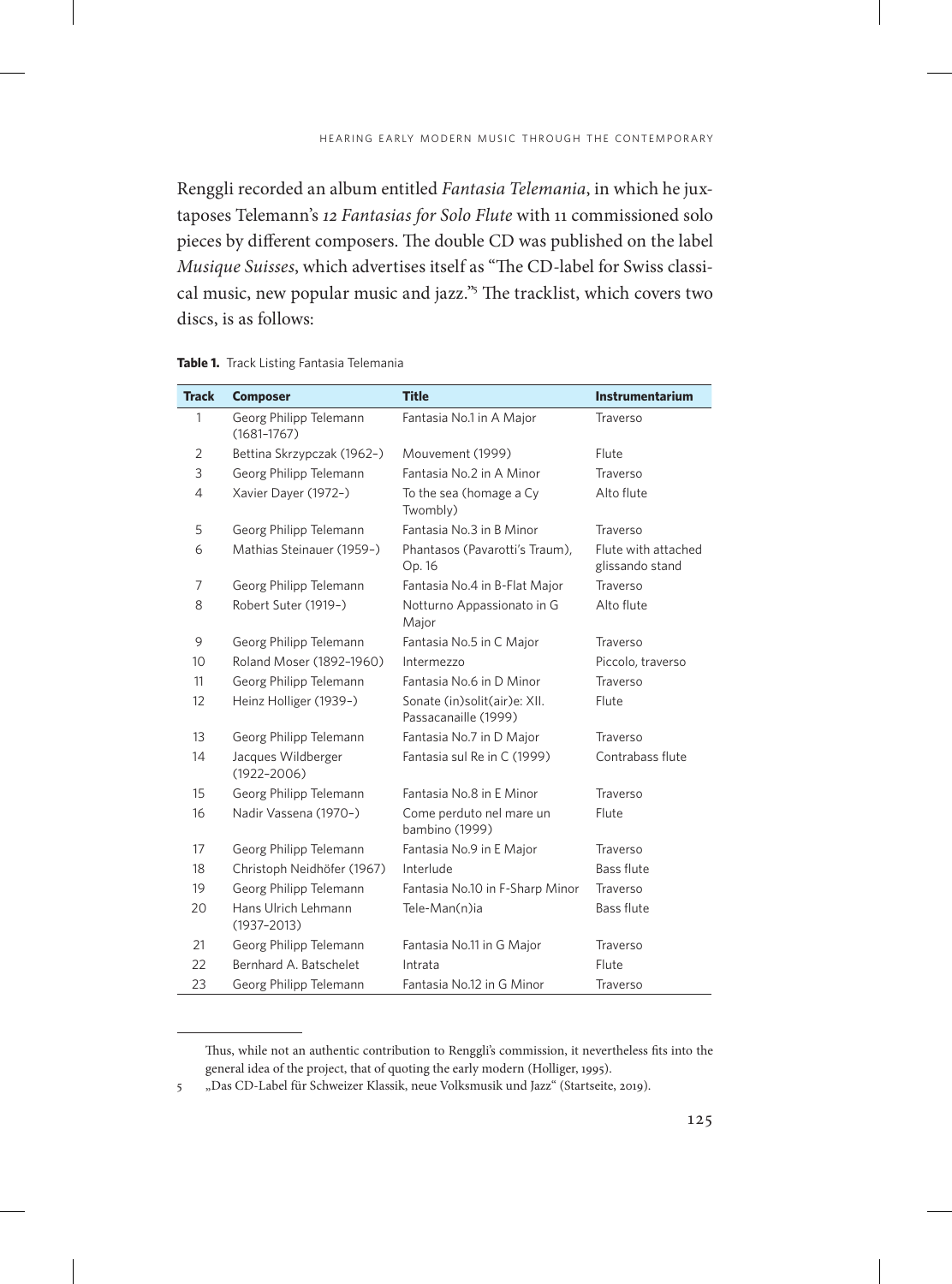Detecting the traces of Telemann in them is not the main point of this text. My interest goes the other way – how the juxtapositions shape the way we hear Telemann. The Telemann fantasias are performed on a traverso, while the juxtaposed compositions utilize a wide range of flutes. The ordering makes it clear that Telemann's fantasias provide the frame through which one is supposed to hear the subsequent pieces – it starts and ends with Telemann. Indeed, the review in the Swiss newspaper *Tages-Anzeiger*, although it discourages listening to it in one sitting, endorses this interpretation:

Whoever listens to this Double-CD bit by bit, will discover countless jewels, as well as an exciting idea: Basel flutist Felix Renggli has combined Georg Philipp Telemann's 12 Fantaisies for flute without bass with solo works by contemporary Swiss composers. After every Telemann-Fantaisie follows the modern answer, which more or less directly relates to the Baroque model. […] Telemann's cycle was a pedagogic project as well, one that extends its activity/range into the present [...]. (Fantasia Telemania, 2001)<sup>6</sup>

The first part of this quote is also included in the online catalogue of *Musique Suisses*, further reinforcing the notion that Telemann provides the key to understanding the modern pieces. This is also reflected in the commission itself: "[…] thus in his project 'Telemania', he has asked 11 composers to interpolate Georg Philipp Telemann's '12 Fantasias for flute without bass' in a free manner."7 In the CD booklet, a more precise description of the commission is to be found:

<sup>6</sup> "Wer sich diese Doppel-CD häppchenweise zu Gemüte führt, wird etliche Preziosen entdecken - und eine spannende Idee: Der Basler Flötist Felix Renggli hat Georg Philipp Telemanns '12 Fantaisies à Travers sans Basse' mit Solowerken von zeitgenössischen Schweizer Komponisten kombiniert. Auf jede Telemann-Fantasie folgt also die moderne Antwort, die in mehr oder weniger direktem Bezug zum barocken Vorbild steht. […] Telemanns Zyklus war einst auch ein didaktisch gedachtes Projekt, das nun seine Wirksamkeit gleichsam in die Gegenwart hinein verlängert […]."

<sup>7</sup> "[…] so in seinem Projekt 'Telemania', für das er elf Komponisten gebeten hat, Georg Philipp Telemanns, 12 Fantaisies á Travers sans Basse' auf freie Art zu interpolieren [...]" (Kunkel, 2004).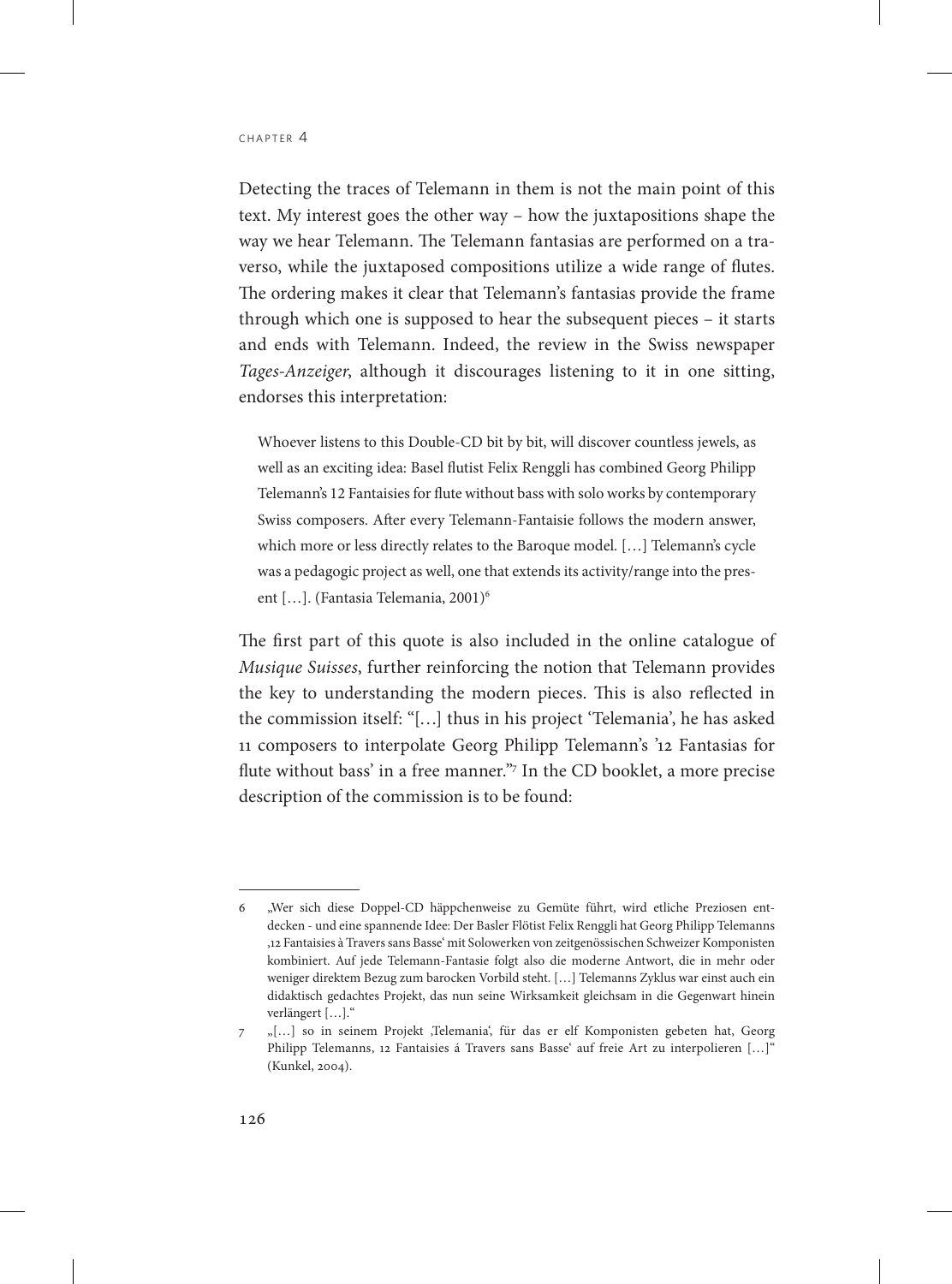[...] the piece they were to write had to be for flute solo. However, it could be for any instrument from the flute family. The work should either refer to one of Telemann's fantasies in particular, or to the fantasy form in general as this musical form is understood today. As far as the length of the work was concerned, it was not to be longer than the average duration of one of Telemann's own fantasies. (Renggli, 2001)

It is well worth pointing out here how the recording itself participates in a play of representation with an "ungraspable point of origin." We do not know if Renggli rehearsed and recorded the compositions in the same order as they appear. It is also possible that each track was recorded in several takes. The point of origin – a complete performance of the tracks in the order in which they appear – is therefore ungraspable, in as much as the recording attempts to represent it by affording uninterrupted listening.

Furthermore, the subtitle of Kunkel's review – "the Pan principle" (*das Prinzip Pan*) – provides an interesting reading of Renggli's project. Aside from establishing the mythological origin of the panpipe, thus inspiring a long-sustained association with flute playing, "pan" also has a secondary meaning in the sense of the Greek prefix "all/every" (think of pandemic meaning all + people, or pantheism meaning all/ everything + God), and indicates the idea of something all-encompassing. Indeed, in Roman culture Pan was attributed the property of universality. Certainly, Renggli's ability to perform and record at length early modern music and contemporary compositions featuring several different flutes, is a testament to a musical *homo universalis*, seemingly able to study and perform whatever comes his way. Extending this thought, we can say that the creative ethos seems to remain to a greater extent with the composers, while Renggli's artistic ethos remains one of sheer ability to execute. It could be argued that Renggli's artistic ethos is expanded by perceiving it as a collaborative creative project, for instance as represented in the volume *Distributed Creativity*, which discusses a number of approaches to how contemporary music practice benefits from looking at it as collaborative efforts rather than singular acts of interpretation (Clarke & Doffman, 2017).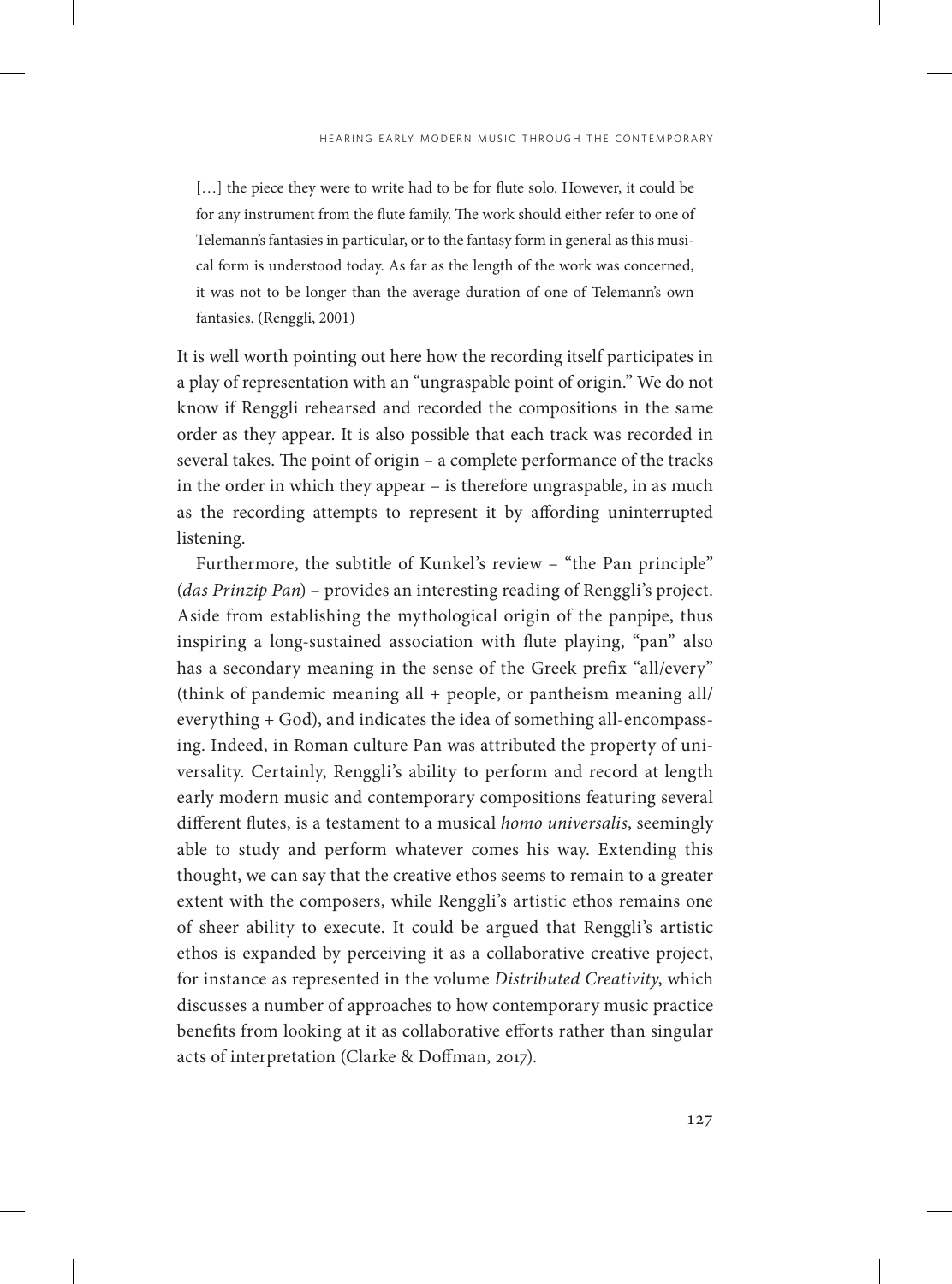# **Telemann, Sciarrino, and the semiotics of entanglement**

I was fortunate to witness an interesting performance in November 2017 under the label *Tanja Orning inviterer* [Tanja Orning Invites].*<sup>8</sup>* It took place in *nyMusikk*'s tiny headquarters in Oslo and featured, among other things, a solo set by violinist Orazbayeva. Occupying the main position in her set was a selection of the *Sei Capricci for Solo Violin* by Salvatore Sciarrino, featuring, as readers familiar with his music can imagine, a wide array of extended performance techniques. Then something transcendental, even for me as a contemporary music afficionado, took place: One of Telemann's *12 Fantasias for Solo Violin* suddenly appeared, in a fragile manner, filtered and distorted through the soundscape established by Sciarrino's *Capricci*. Orazbayeva elaborated on this during the discussion that followed, and explained how she got the idea of merging the texture of Sciarrino's *Capricci* with the formal structure of Telemann's *Fantasias*.

Her CD *Telemann Fantasias* was published in 2016 and features six of the fantasias, prefaced by three minutes of a quiet urban soundscape. According to her own notes, the performances "range from personal and stylistic interpretations to versions marked by the distortion and fragmentation of the material through the use of contemporary violin technique" (Orazbayeva, 2016). For the sake of this text, I am more concerned with the latter range of performance style, and I will focus on the perceptual effects afforded specifically by Sciarrino's techniques.

**Table 2.** Track Listing Telemann Fantasias

| <b>Track</b> | Title                                                                        |
|--------------|------------------------------------------------------------------------------|
|              | [untitled]                                                                   |
|              | Fantasia for Solo Violin I in B-Flat Major: Largo, Allegro - Grave - Allegro |
|              | Fantasia for Solo Violin X in D Major: Presto, Largo, Allegro                |
| 4            | Fantasia for Solo Violin II in G Major: Largo, Allegro, Allegro              |
| 5            | Fantasia for Solo Violin IX in B Minor: Siciliana, Vivace, Allegro           |
| 6            | Fantasia for Solo Violin III in F Minor: Adagio, Presto, Grave - Vivace      |
|              | Fantasia for Solo Violin VI in E Minor: Grave, Presto, Siciliana, Allegro    |

<sup>8</sup> *Tanja Orning inviterer* was a regular event occurring as a part of *nyMusikk*'s seasonal program, in which she invites performers of contemporary music both to play and talk about their practice. *nyMusikk* is Norway's centre for contemporary music, and the Norwegian section of the International Society for Contemporary Music (ISCM).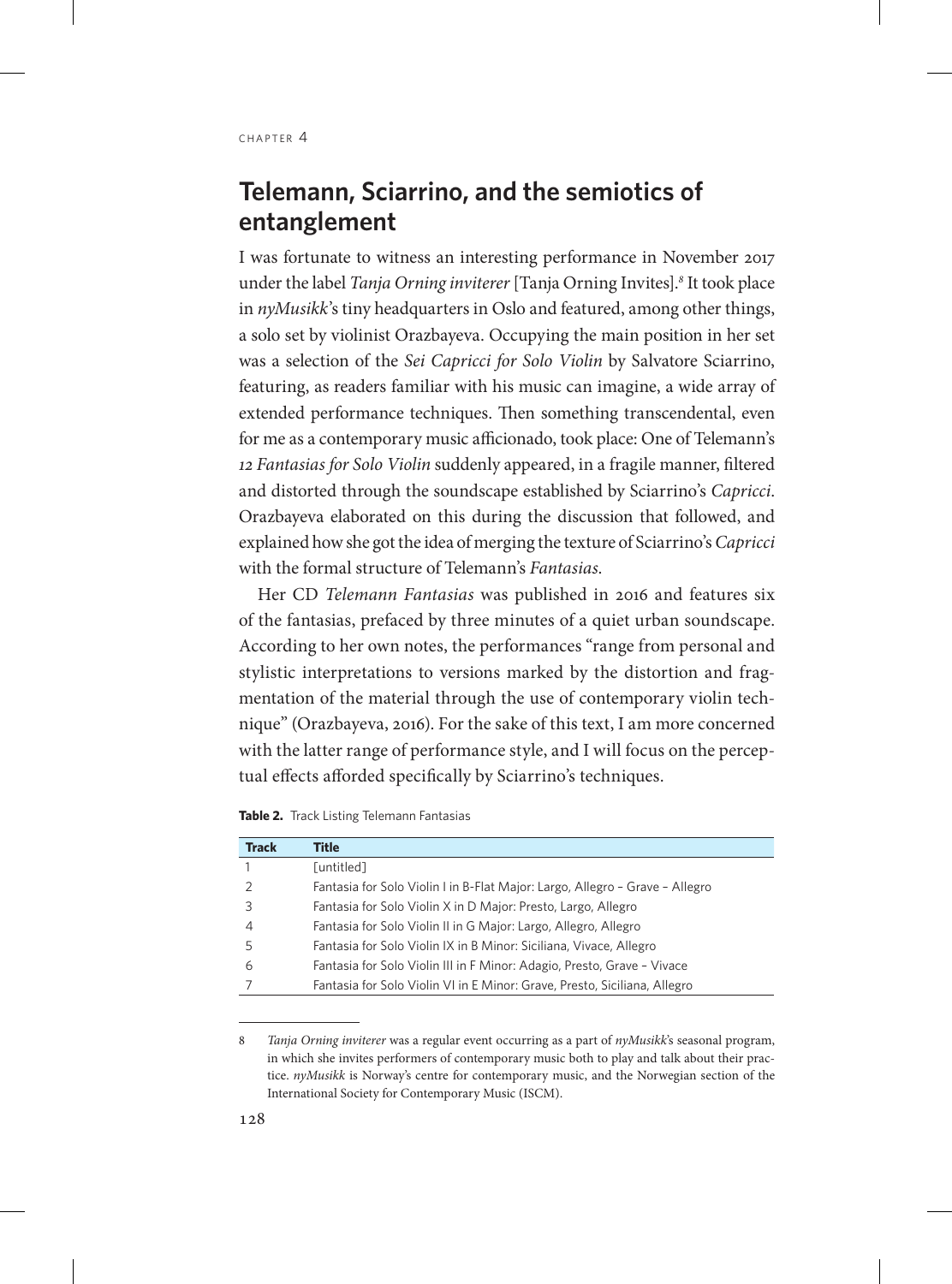The first fantasia on Orazbayeva's album, *No.1 in B-Flat Major*, begins with the recognisable tune somewhat distorted by the use of a performance technique from one of Sciarrino's *Capricci*. The bow is flipped upside down so that the wooden back is in contact with the strings, rather than the rosin coated horsehairs. The result is a thin fragile sound, in which several overtones can be heard. A similar sound is found in the fifth track on the album, *Fantasia No.9 in B-Minor*. Here she plays with the bow on the wrong side of the bridge, creating a sound that varies between clear and veiled, panning back and forth almost as if it was added digitally after recording.

Compared with Renggli's semiotics of juxtaposition, the distorted and fragmented way of performing the two fantasias mentioned here represents a more entangled approach. The overall structure of Telemann's "interchange of manifold inspiration" is intact but portrays a different dimension here than in the case of Renggli. Aside from her "personal and stylistic interpretations", the distortion shifts the creative ethos from Telemann as a composer to Orazbayeva herself as a performer.

## **Intermezzo**

These two projects, then, have one feature in common: They supplement early modern music, meaning that they both duplicate it and change it at the same time, a characteristic that Derrida specified as iteration. The crucial difference, however, is the manner in which this Derridean iteration is undertaken. They diverge in terms of how they treat the "origin": the musical work. Although they both keep the formal structure of the Telemann fantasias intact, Renggli nurtures the historical gap between the early modern and the contemporary by performing the fantasias on a traverso, as opposed to the modern concert flute. For him, it is the constant leap between the past and present that is most essential, and constitutes the main play of semiotics. Nevertheless, he seems apt at treating Telemann's fantasias as separate compositions, and the novel feature relies heavily on the contemporary compositions. This also becomes evident when considering the project as a whole. In terms of performer agency, his artistic ambitions seem to rest upon his ability to execute the works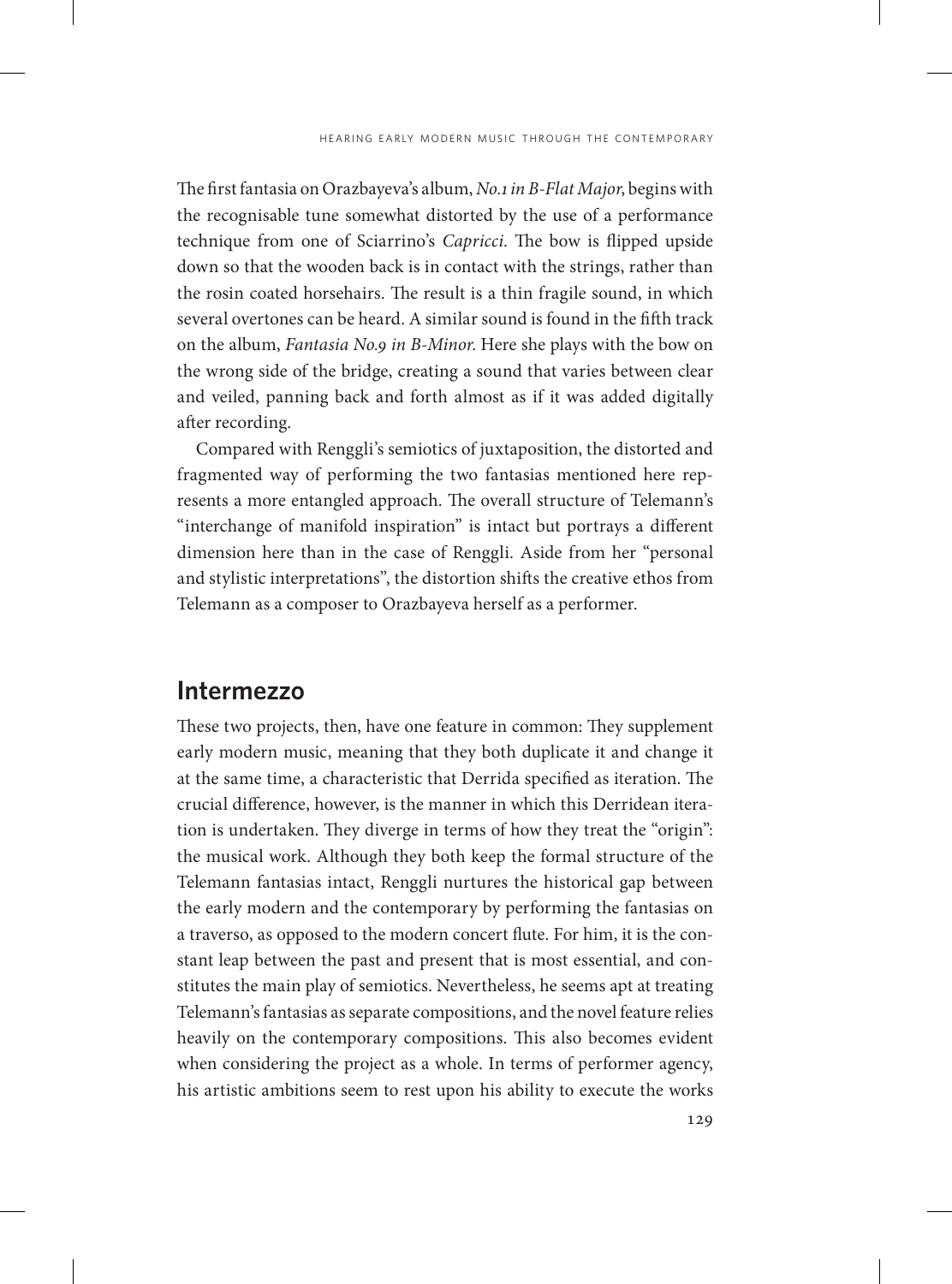by themselves, and let the listener take from that what he or she wishes. Indeed, the notion of Renggli as a musical *homo universalis*, and thus the central figure, seems to be evident in the album design as well. The cover simply features his name and picture, with no mention of Telemann or the other composers, or indeed any of the compositions.

Orazbayeva, on the other hand, alters the sound of certain fantasias themselves in a more radical fashion. Her distortions have little to do with historical representation. Rather, she engages in the dynamic between the early modern and the contemporary more actively. Her aim, in contrast to Renggli's juxtaposition, is then to present old and new in a state of entanglement. How should we then proceed if we want to specify which subject positions these two approaches demonstrate? In developing his ecological approach to listening and perceiving, Clarke depends on describing the musical material in terms of perceptual effects. Let us then see which perceptual effects Renggli and Orazbayeva provide.

## **Subject positions: Perceptual effects**

Starting with Orazbayeva's first track, we return to the technique of letting the wood from the bow touch the strings to produce a fragile sound. Combined with the introductory noise from the start of the album, the perceptual effect can be likened to that of hearing Telemann's music through the static noise of an FM radio, not quite tuned to the correct frequency. The short noise track conveys a strong urban sense embodying a certain ambiguity. In one way it is quite far removed from the environment in which performances of classical music in general take place. On the other hand, however, it can represent the very same urban soundscape that concert attendees might hear right before entering a concert hall.

Furthermore, the perceptual effect of the two fantasias performed with different distortion techniques – the *No.1 in B-Flat Major* with the bow played upside down and the *No.9 in B Major* with the bow played on the other side of the bridge closer to the fine-tuning pegs – is one of stylistic entanglement. Early modern and modernism cease to exist as individual stable elements: the performance practice is radically detached from established notions of early modern (or indeed any Baroque, Classical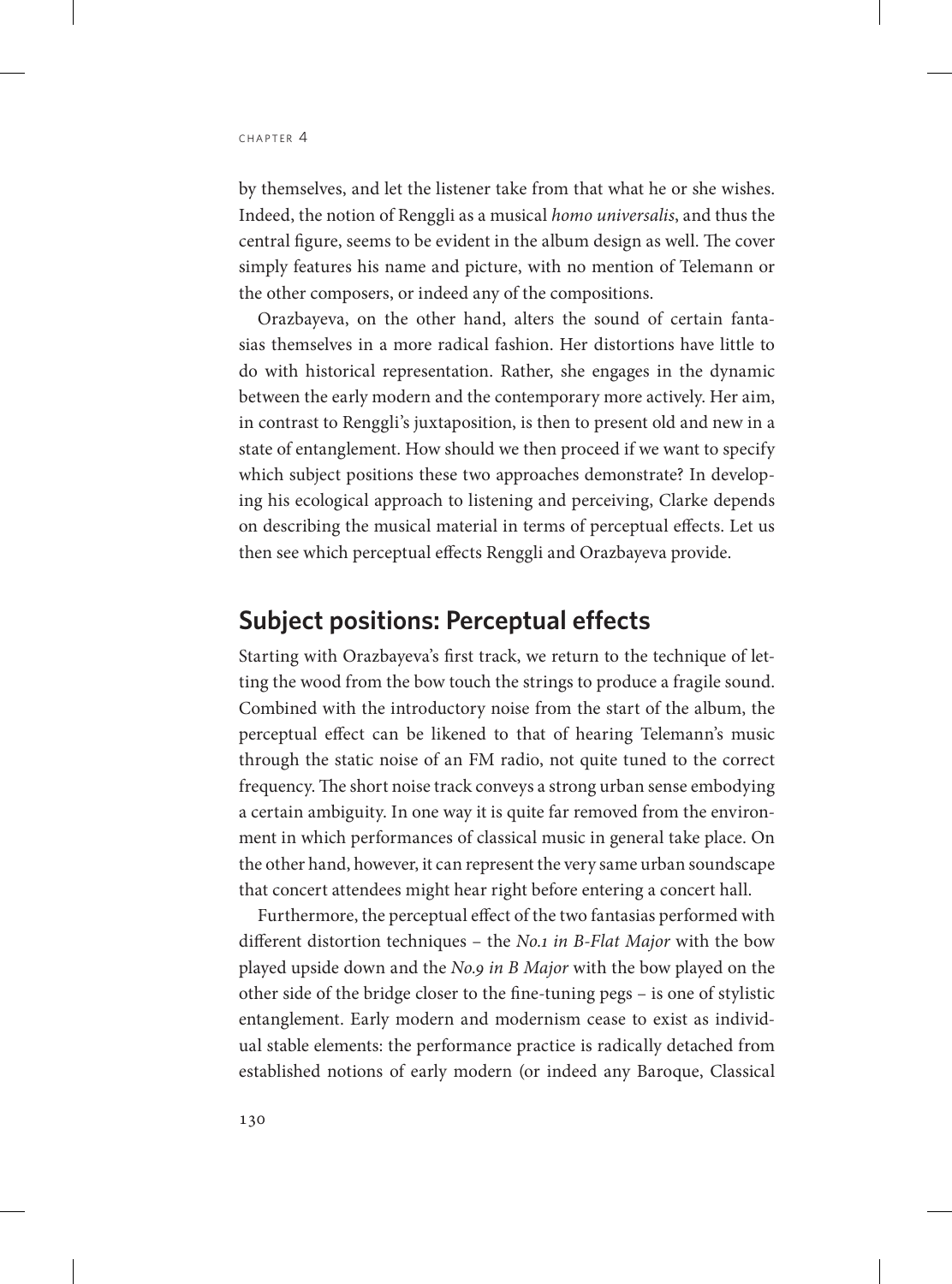or Romantic) performance practices, and the compositions are based on ideals alien to modernist notions of predictable structures.

Next, I will begin my outline of perceptual effects in Renggli's project by drawing attention to one interesting detail in the very midpoint of the album (the second and third final tracks on the first disc), Rudolf Moser's *Intermezzo*, which precedes Telemann's *Fantasia No.6 in D Minor*, begins with the piccolo flute but ends on a traverso. The final phrase, when heard without moving on to the next track, seems to end in an abrupt quasi-unfinished manner. The harmonic landscape is primarily atonal, but some of the leaps from the low register to the high register imitate Telemann's manner of indicating counterpoint for a monodic instrument. In many of his fantasias, Telemann uses wide leaps to simulate the effect of two melodic lines. When listening to the transition from Moser's *Intermezzo* to Telemann's *Fantasia in D Minor*, we nevertheless hear a harmonic preparation. The final note of *Intermezzo* is a G, which in a D minor tonality is the subdominant. In functional harmonics, the subdominant leads to the dominant, which again leads to the tonic, and this is precisely what happens. The first interval in the D minor fantasia is a leap from a sustained tenuto A down to D. Including the G from the end of *Intermezzo*, we thus have a perfect cadence that connects the two pieces together: G (subdominant) – A (dominant) – D (tonic).

The perceptual effect here – the bridging between the two pieces by way of reading the functional harmonics – is most likely lost on listeners unfamiliar with these kinds of technical terms. The accompanying booklet for the recording describes Moser's *Intermezzo* as a "concrete interpolation", indicating that this perceptual effect is supposed to be noticed. It is not impossible to hear, but the effect is difficult to notice unless the listener pays very close attention. By extension, listeners unfamiliar with Telemann's fantasias are even more likely to miss out on this perceptual effect.

Another similar example of this kind of convoluted quoting of Telemann is found in Jacques Wildberger's *Fantasia sul Re in C*. The title carries multiple references. The Italian *sul* means "on (the)", while *re* has a double meaning. In the solfeggio system, according to which ear training is based on singing syllables connected to each note in the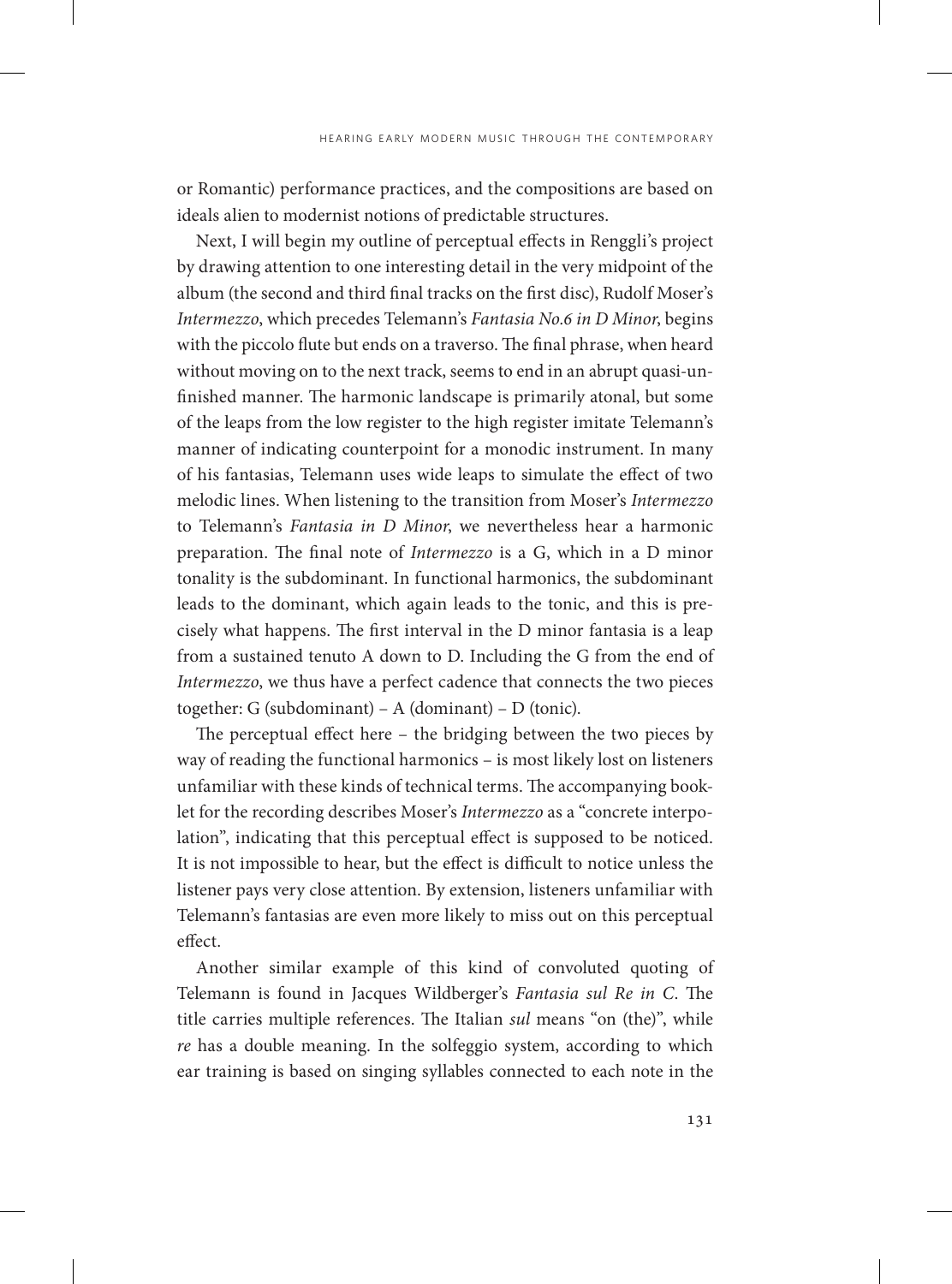diatonic scale, "re" always refers to the note D. However, Renggli's last name begins with "re", so the title can also be interpreted as a note of dedication. Furthermore, "in C" is in itself a double meaning. On the one hand, it is a common designation that signifies in which key a given work is composed. As such, a listener should expect a tonality based on C as the root note. However, the sustained low note drone that opens and closes Wildberger's *Fantasia* is D, not C. This confusion is resolved when considering the sounding tone that concludes the preceding track, Telemann's *Fantasia No.7 in D Major*. I say the *sounding* tone here, because it is performed on a traverso, which is tuned to 415Hz as opposed to the standard 440Hz or 442Hz. So although Renggli grips and plays the D that Telemann composed for the traverso, it sounds in modern tuning roughly equivalent to a C.

## **Summary of analysis**

At the outset of this text I asked, using Bal's terminology, how these two projects clarify the conditions and implications of a merging of Telemann's "interchange of manifold inspiration" and "freedom in form and time" with performance in modern times. Through the analysis, two distinct subject positions emerge related to two different quotation strategies, as shown most clearly in the table below:

| <b>Performer</b>          | <b>Felix Renggli</b>                                                                                                                         | Aisha Orazbayeva                                                                                                              |
|---------------------------|----------------------------------------------------------------------------------------------------------------------------------------------|-------------------------------------------------------------------------------------------------------------------------------|
| <b>Instrument</b>         | Flute                                                                                                                                        | Violin                                                                                                                        |
| Strategy                  | Juxtaposition of compositions                                                                                                                | Entanglement through texture                                                                                                  |
| Work-concept              | Autonomous, Telemann's<br>compositions played "as is" and<br>relatively faithful to the score.                                               | Heteronomous. Work-concept<br>subject to experimentation with<br>certain performance techniques<br>not required by the score. |
| <b>Creative ethos</b>     | Composers                                                                                                                                    | Performer                                                                                                                     |
| <b>Perceptual effects</b> | Functional harmonic bridging<br>Play of meaning in titles                                                                                    | Timbral distortion through<br>different bowing techniques                                                                     |
| <b>Subject position</b>   | Perceptual effects are lost on<br>listeners who do not possess insight<br>into harmonic structuring, and<br>require broad contextualisation. | Perceptual effects are easier to<br>access since they require less<br>contextualisation on behalf of<br>the listener          |

| Table 3. Comparative Analysis |
|-------------------------------|
|-------------------------------|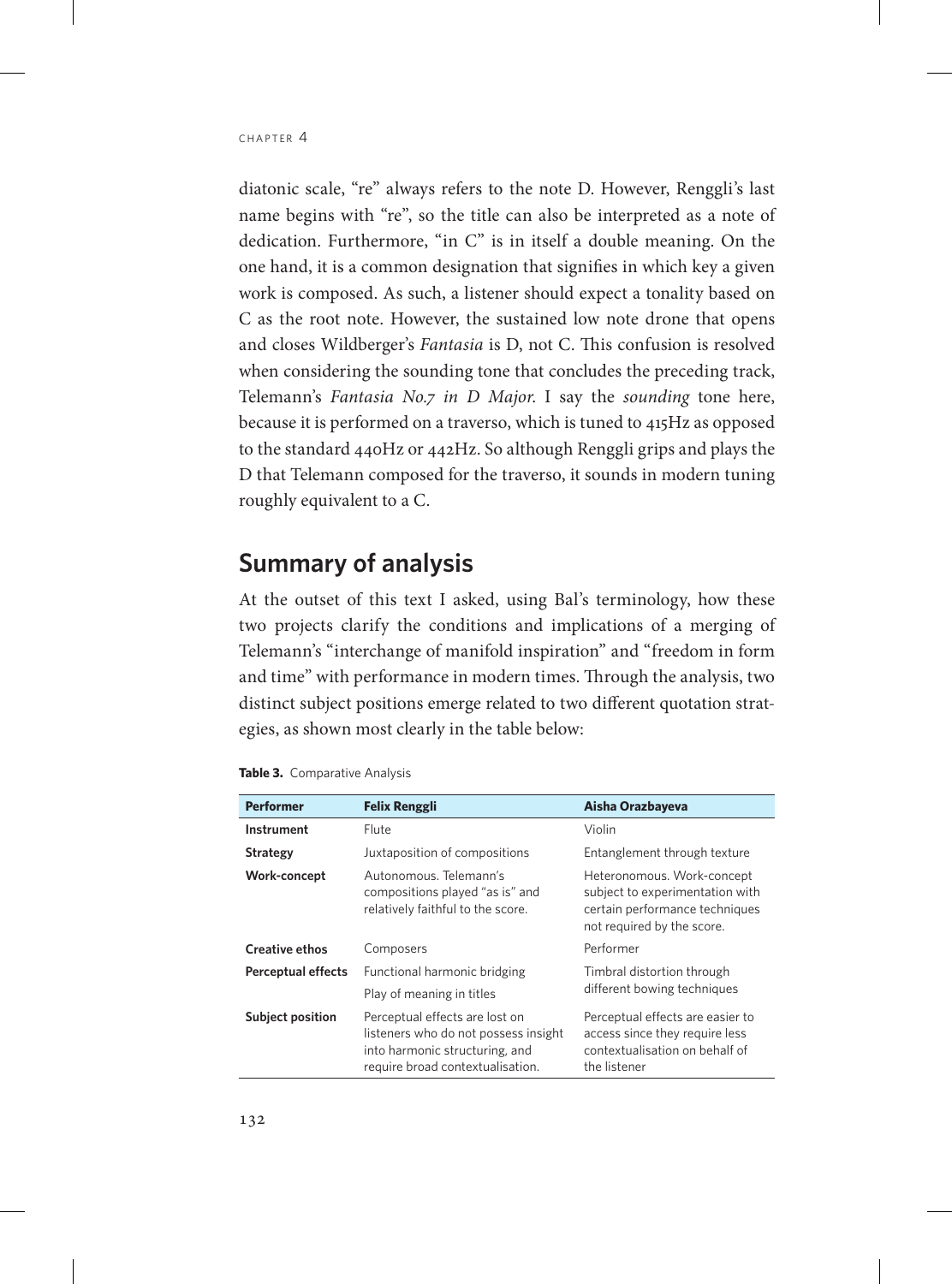Renggli's approach is based on a juxtaposition of compositions, a strategy in which each composition is performed more or less "as is". It therefore seems to demand substantial insight into the harmonic structuring of the compositions in order to grasp the perceptual effects mentioned earlier. Thus, issues of creativity in interpretation are not problematised. As a result, we can say that the "ethos" of creativity is placed with the composer. Renggli provides access to Telemann's "interchange of manifold inspiration" and "freedom in form and time" not through his specific interpretations, but through the specific mirroring of the commissioned compositions. In contrast, we have a quotation method based on entanglement of textures.

By extension, we could say that Orazbayeva not only quotes Telemann, but also Sciarrino by performing Telemann using a specific technique that Sciarrino developed in his own compositions. Nevertheless, this double quoting is an iteration that uses an entanglement of texture to simultaneously repeat and alter Telemann's fantasias. If we were to identify the semiology of Telemann's solo compositions as a sense of "manifold inspirations" and "delight in playing", as well as "freedom in form and time", Orazbayeva's project is perhaps better suited to communicate these ideas to a modern audience. In comparison, Renggli's approach is considerably more reliant upon familiarity with the material, as well as a making an analytical effort to gain access to these ideas.

We can therefore determine the two subject positions represented by Renggli and Orazbayeva by how they facilitate access to freedom in form and time for the listener. In Renggli's case, semiotic elements, such as functional harmonics and playing with the meaning of titles, require a rather broad historical contextualisation with regard to the listener in order to communicate. Listeners who do not share this network of references are likely to miss out on these particular signs, and might dismiss the "freedom in form and time" of the old and new compositions as an interesting gimmick in favour of Renggli's sheer ability to rehearse and perform such a vast variety of different styles and techniques. In Orazbayeva's case, the semiotic play of employing anachronistic performance techniques does not require the same historical contextualisation in the listener. "Freedom in form and time" therefore acquires a more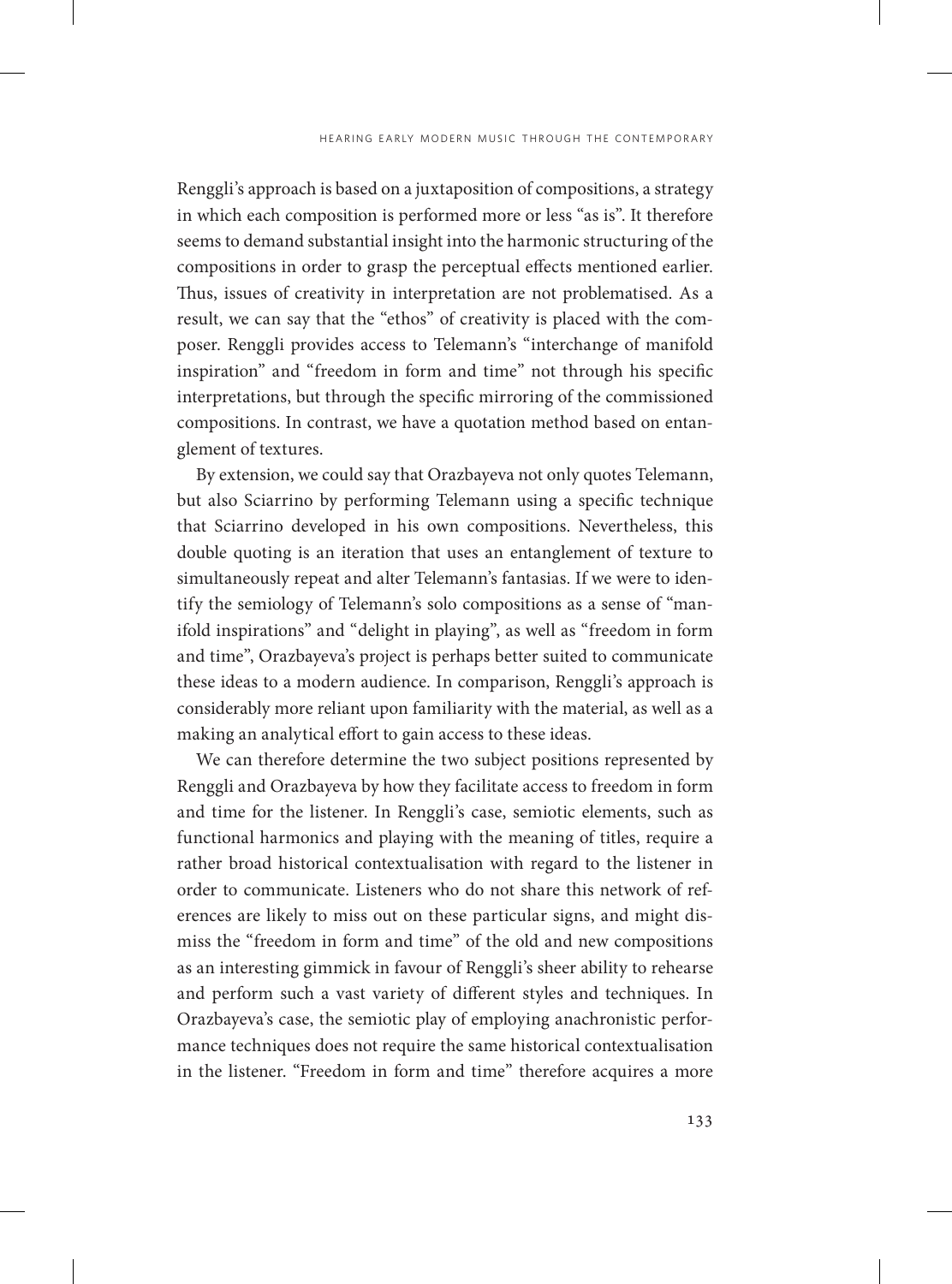personal meaning that is both more available and more likely to communicate with the listener.

## **Didactical prospects I: Ways of listening**

Returning to the introduction, the question was how this kind of comparative analysis could involve implications for the didactical course on music listening in Norwegian upper secondary school education. The course, according to Utdanningsdirektoratet [The Norwegian Directorate for Education and Training], is supposed to "contribute to enhancing the pupils' cultural anchoring, musical identity and mutual respect through an insight into a wide selection of genres, cultures and forms of music" (Utdanningsdirektoratet, 2020, my translation). More specifically, the course's second core module, musical understanding, "is about working with characteristics of music in different genres" (Utdanningsdirektoratet, 2020, my translation). A listening strategy based on, among other things, a juxtaposition of different styles has been tried out with higher level students of musicology at the University of Oslo through the course *Listening to the Twentieth Century and Beyond*, which emanated from the research project *20/21 – Musical Trajectories Today* (Dirdal, 2014). Dirdal's article in *Ballade.no*, referred to one particular approach. Here, the students listened to one modern composition, György Ligeti's *Atmospheres*, followed by one from the late nineteenth century, the prelude to Richard Wagner's *Lohengrin*, and were asked why these two compositions fit together. Course leader and Associate Professor in musicology at the University of Oslo, Peter Edwards, remarked that the main point is how essential timbre is: The logic of harmony is not able to provide a stable reference point between the two works, but associations through timbre is. Extending this thought, we can say that the timbre in Ligeti's *Atmospheres* provides a different access to the music of Wagner. As such we can say that *Atmospheres* quotes the orchestration of Wagner in a way that communicates it to a modern audience, much in the same way that Renggli's juxtaposition allows a different access to Telemann's music, an access that is based on listening rather than reading the scores.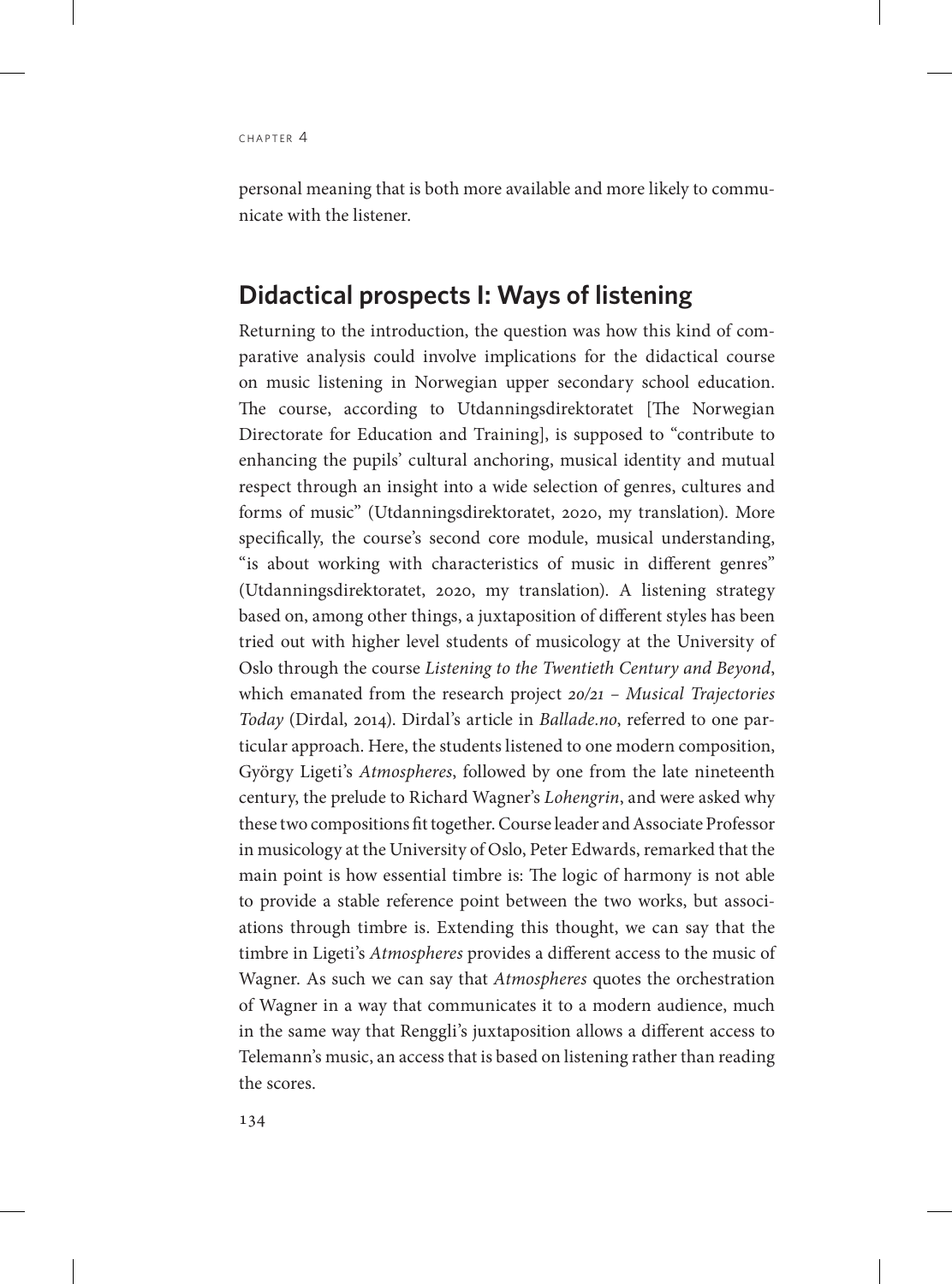How can this comparative approach to different styles and genres benefit music listening in Norwegian upper secondary school education? The core module states that the students should work with characteristics of musical genres, but does not specify precisely how. In my work with music performance students on the upper secondary level, the approach to music listening appears to be a complementary way of studying scores. The compositions that the students listen to are analysed based on what the students read in the score, rather than what they actually hear. While this is a useful approach when teaching the historical circumstances during which certain compositions were written, I want to expand this methodology. Renggli's juxtapositions and the listening course at the University of Oslo have one thing in common: They both focus on how certain compositions sound a specific way to us today, instead of focusing on how they were composed at a given historical point, during given historical circumstances. For students in upper secondary school, comparative studies of compositions based exclusively on listening to specific timbres common to them can be a fruitful complement to studying scores, when the aim is to develop an "insight into a wide selection of genres, cultures and forms of music" (Utdanningsdirektoratet, 2020).

## **Didactical prospects II: Ways of playing**

In terms of music performance education, I argue that the performance style of Orazbayeva can serve as a stimulating alternative to students who wish to expand from a rigid approach to engagement with early modern music. I say "alternative" here, because I do not suggest a dismissal of, for instance, early modern performance style in general, or specific approaches to studying early modern music performance, as it might have been performed in its own time. It is important to consider how the creative ethos of classical musicians is now receiving increasingly more scholarly attention. In Norway, the Artistic Research Programme was established in 1995, and was in 2018 granted the ability to award doctoral degrees based on both artistic and scientific inquiry. The formalist tendencies of higher education in classical music are further criticised for perpetuating dogmatic notions of what constitutes a good performance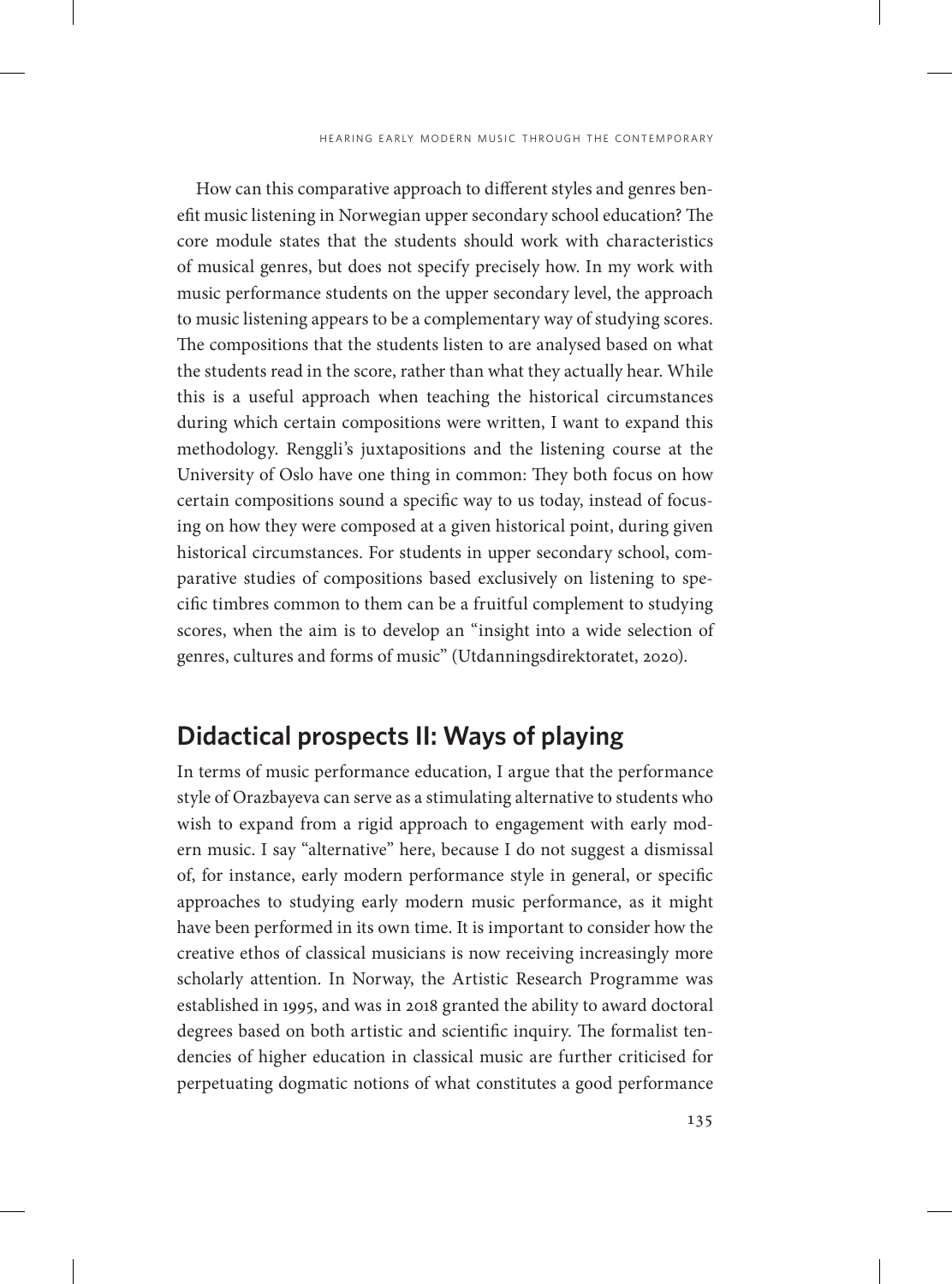(Austbø, 2018). The creative ethos displayed by Orazbayeva's approach to performing early modern music represents an interesting and highly relevant break with "apparent objective criteria" (Austbø, 2018, p. 16) for assessing quality in musical performance.

The essential point here is to challenge the idea of autonomous musical works, and we are currently educating musicians to remain less free to interpret them. It seems odd, taking into account how an approach such as that of Orazbayeva might more easily communicate to a modern audience, who are arguably less exposed to classical music in general, and therefore might not possess a network of semiotic references, as required by Renggli's approach. Since classical music performance is gradually less understood through the traditional separate terms of *composer, work* and *performer*, we need to incorporate this awareness into the way we educate our musicians, in order to sustain the communication of classical music to a new audience.

## **References**

- Austbø, H. (2018). Om kvalitet i musikalske fremføringer. In Ø. Prytz (Ed.), *Når kunsten tar form: Essay om kvalitet* (pp. 16–21). Fagbokforlaget.
- Bal, M. (1999). *Quoting Caravaggio: Contemporary art, preposterous history*. University of Chicago Press.
- Barthes, R. (1967/1977). The death of the author (S. Heath, Trans.). In *Image, music, text*. Fontana Press.
- Clarke, E. F. (2005). *Ways of listening: An ecological approach to the perception of musical meaning*. Oxford University Press.
- Clarke, E. F. & Doffman, M. (2017). *Distributed creativity: Collaboration and improvisation in contemporary music* (Vol. 2). Oxford University Press.
- Derrida, J. (1967/2016). *Of grammatology* (G. C. Spivak, Trans.). Johns Hopkins University Press.
- Derrida, J. (1982). Signature event context (A. Bass, Trans.). In A. Bass (Ed.), *Margins of philosophy* (pp. 309–330). Chicago University Press.
- Dirdal, L. C. (2014, October 28). Lytting er et arbeid. *Ballade.no*. Retrieved from https://www.ballade.no/kunstmusikk/lytting-er-et-arbeid/
- Fantasia Telemania. (2001, April 4). Review. *Tages-Anzeiger*, 67.
- Foucault, M. (1969/2000). What is an author? In D. W. Lodge & N. Wood (Eds.), *Modern criticism and theory: A reader*. Longman.